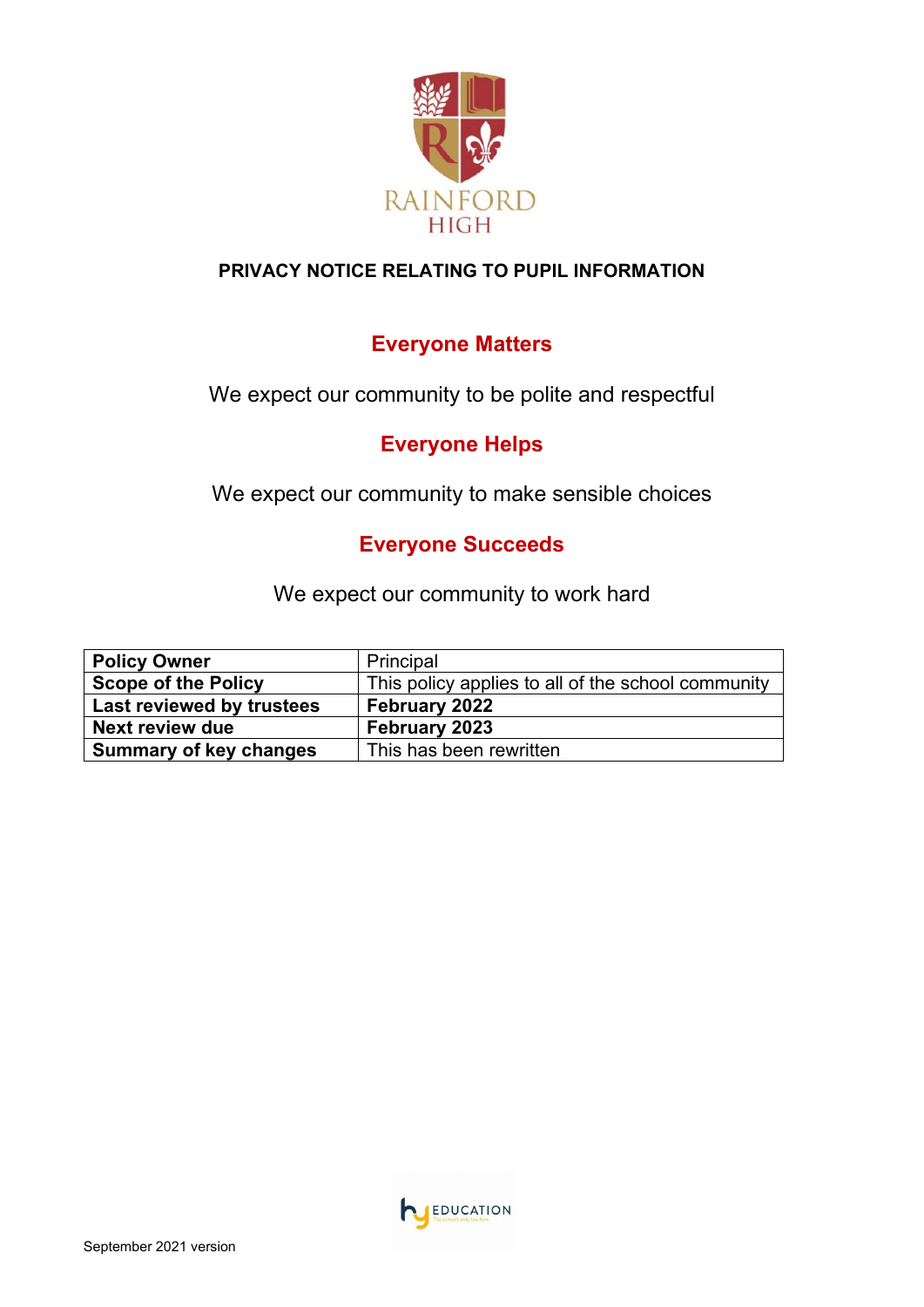#### **PRIVACY NOTICE RELATING TO PUPIL INFORMATION**

#### **What is the purpose of this Notice?**

This is our school's Privacy Notice which is intended to provide you with information about how and why we process pupil information. It is also intended to provide you with other information which is required under the UK General Data Protection Regulation (the retained EU law version of the General Data Protection Regulation (EU) 2016/679) (GDPR) and the Data Protection Act 2018 (DPA). The GDPR and DPA contain the key laws relating to data protection.

It is important to the school, and a legal requirement, that we are transparent about how we process pupil information. As a school that processes pupil information, we are known as a "data controller". This means that we collect and use personal information for specified purposes which this Privacy Notice has been designed to tell you about.

#### **The Data Protection Officer**

The school has an appointed Data Protection Officer (DPO), HY Education, who can be contacted in writing at HY Education, 3 Reed House, Hunters Lane, Rochdale, OL16 1YL or by telephone on 0161 543 8884 or by email [\(DPO@wearehy.com](mailto:DPO@wearehy.com)). The DPO is responsible for dealing with data protection issues within the school and you can contact the DPO should you wish to discuss any issues or concerns that you have about data protection.

#### **What categories of pupil information do we collect?**

The types of pupil information that we collect include:

- Pupil names, unique pupil numbers, contact details including emergency contacts
- Characteristics such as ethnicity, language, religion.
- Free school meal and pupil premium eligibility
- Medical information and dietary requirements
- Admissions information
- Attendance information
- Information relating to pupil exclusion and behaviour
- Attainment records and assessment results
- Reported accidents
- Safeguarding information
- Special educational needs information
- Photographs
- CCTV
- Biometric data (fingerprints, eye movement and voice recordings)
- Careers information

We may also receive some information from our Local Authority, other schools and the DfE.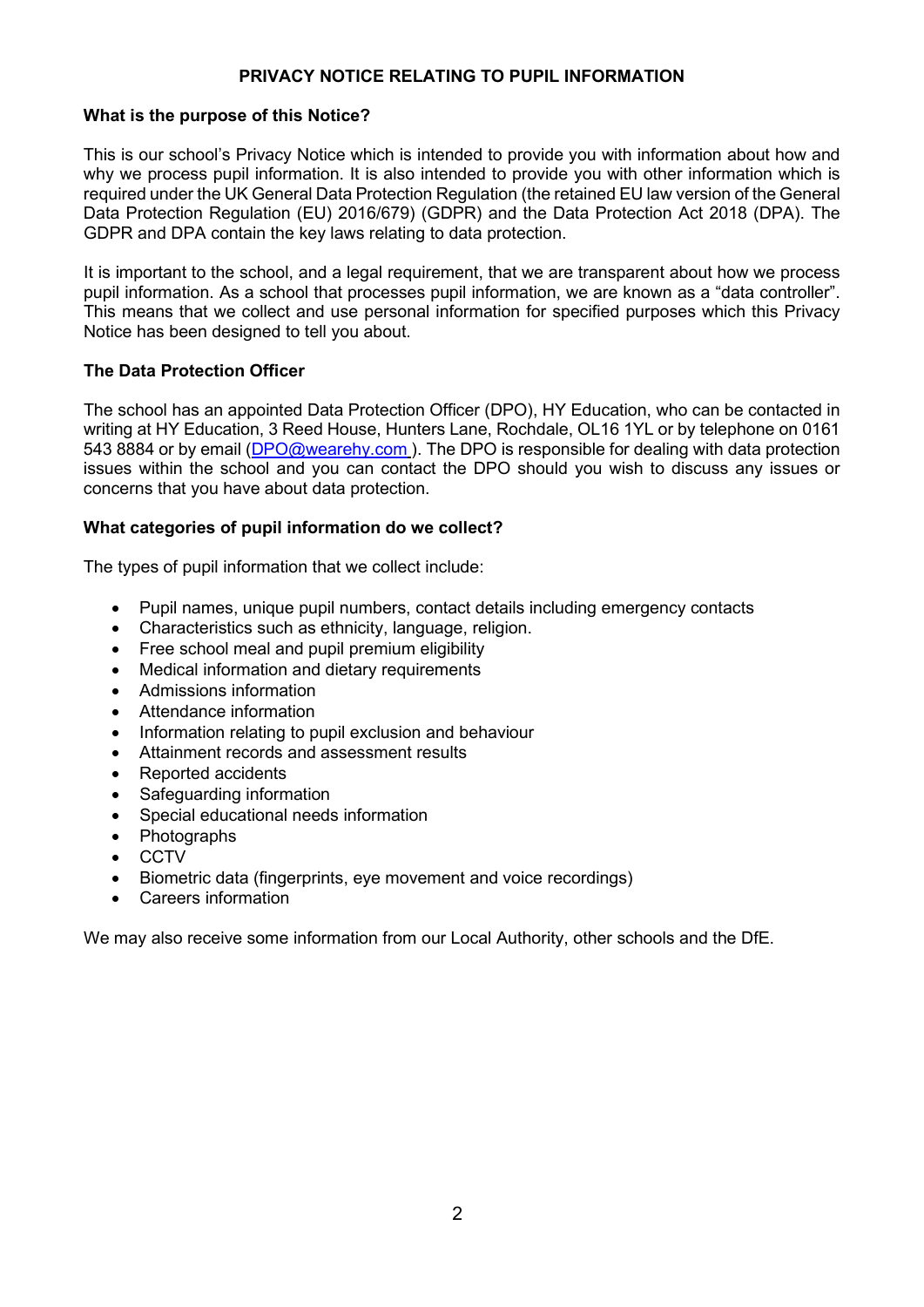## **What is the purpose of us collecting and using pupil information?**

The purposes for which the school collects personal information are as follows:-

- To provide appropriate pastoral care
- Census reporting
- To provide free school meals
- To support children with medical conditions, allergies and SEN
- To manage admissions
- To monitor attendance
- To manage exclusions and behaviour
- For assessment and examination purposes
- For health and safety purposes
- To address safeguarding concerns
- To promote the school and celebrate educational achievement
- To ensure that the school is safe and secure
- To allow cashless payments to be made
- To provide careers advice and support

#### **Why is it lawful to collect this pupil information?**

As a school, we are subject to a wide range of laws which we must comply with to further pupil education and to safeguard their wellbeing. To comply with these laws, we only process personal information as far as is necessary to meet those obligations. We also process some of the information described in this privacy notice to carry out public tasks vested in us to effectively manage the school.

In limited circumstances, we will obtain your consent; for example, if we want to place photographs of pupils on our website, in the newspaper or on social media. Even if you consent to us collecting and using personal information, you have a right to withdraw your consent at any time.

Some types of pupil information are regarded as more sensitive under the GDPR and referred to as being a 'special category' of personal information. This could include information which we collect for safeguarding or SEN purposes. Where we process this type of personal information, it will often be processed for reasons of substantial public interest such as safeguarding or to comply with statutory requirements.

#### **Withdrawal of consent**

Where we are processing your personal data with your consent, you have the right to withdraw your consent at any time. If you change your mind, or you are unhappy with our use of your personal data, please let us know by contacting the Headteacher.

#### **Who will we share pupil information with?**

Those who we may share pupil information with include the following:-

- Our local authority
- The Department for Education (DfE)
- Other education providers
- School nurse service
- Multi-agency partners
- Professional advisors
- Careers service providers
- Service providers who provide learning platforms, IT and communication tools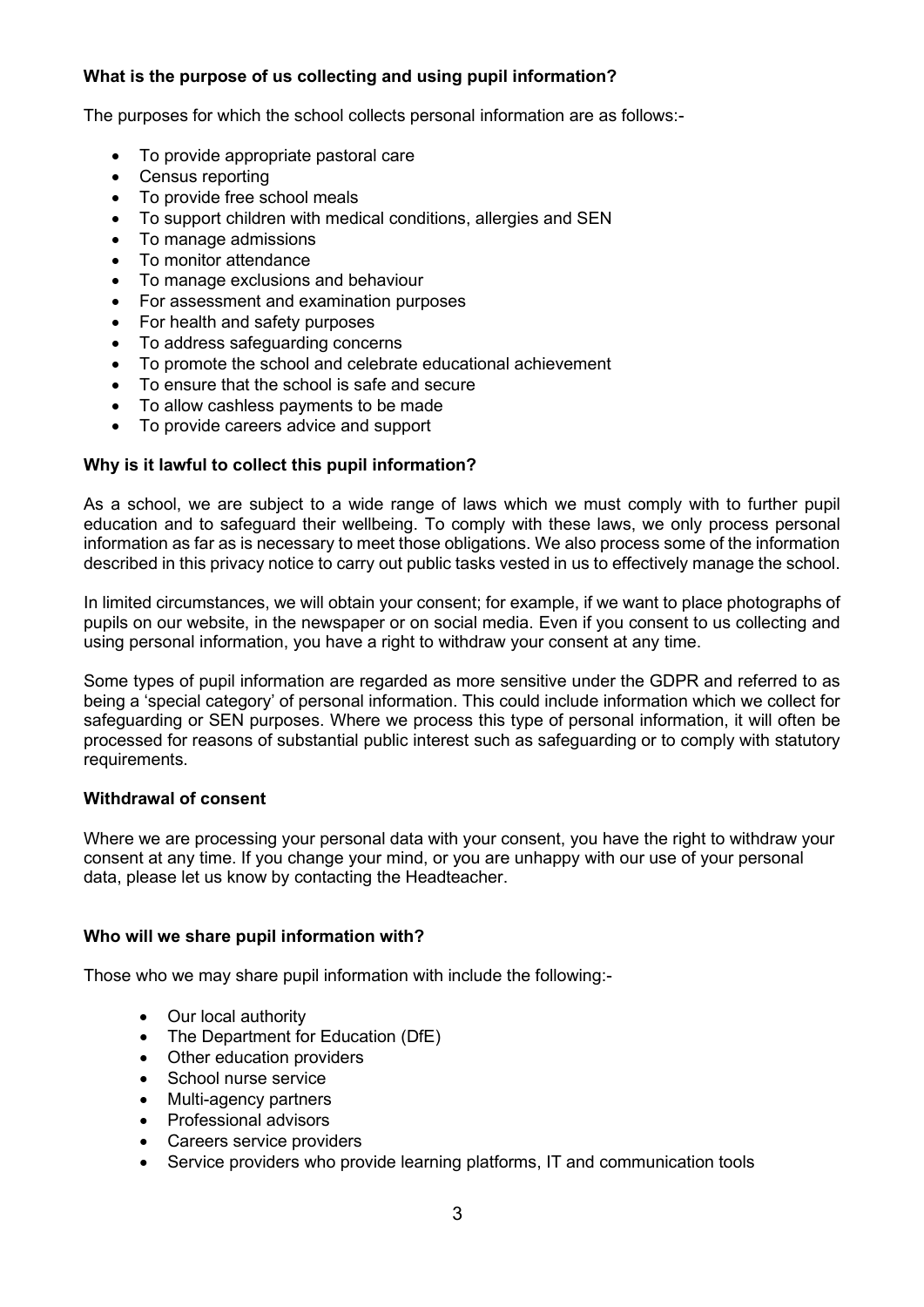## **Youth support services**

## **Pupils aged 13+**

Once our pupils reach the age of 13, we also pass pupil information to our local authority and / or provider of youth support services as they have responsibilities in relation to the education or training of 13-19 year olds under section 507B of the Education Act 1996.

This enables them to provide services as follows:

- youth support services
- careers advisers

A parent or guardian can object to any information in addition to their child's name, address and date of birth being passed to their local authority or provider of youth support services by informing us. This right is transferred to the child / pupil once they reach the age 16.

Data is securely transferred to the youth support service via B2B secure transfer and is securely stored and held in line with their retention policy.

#### **Pupils aged 16+ For use by educational settings with students aged 16+:**

We will also share certain information about pupils aged 16+ with our local authority and / or provider of youth support services as they have responsibilities in relation to the education or training of 13-19 year olds under section 507B of the Education Act 1996.

This enables them to provide services as follows:

- post-16 education and training providers
- youth support services
- careers advisers

A child / pupil once they reach the age of 16 can object to only their name, address and date of birth is passed to their local authority or provider of youth support services by informing us.

Data is securely transferred to the youth support service via B2B secure transfer and is securely stored and held in line with their retention policy.

For more information about services for young people, please visit our local authority website.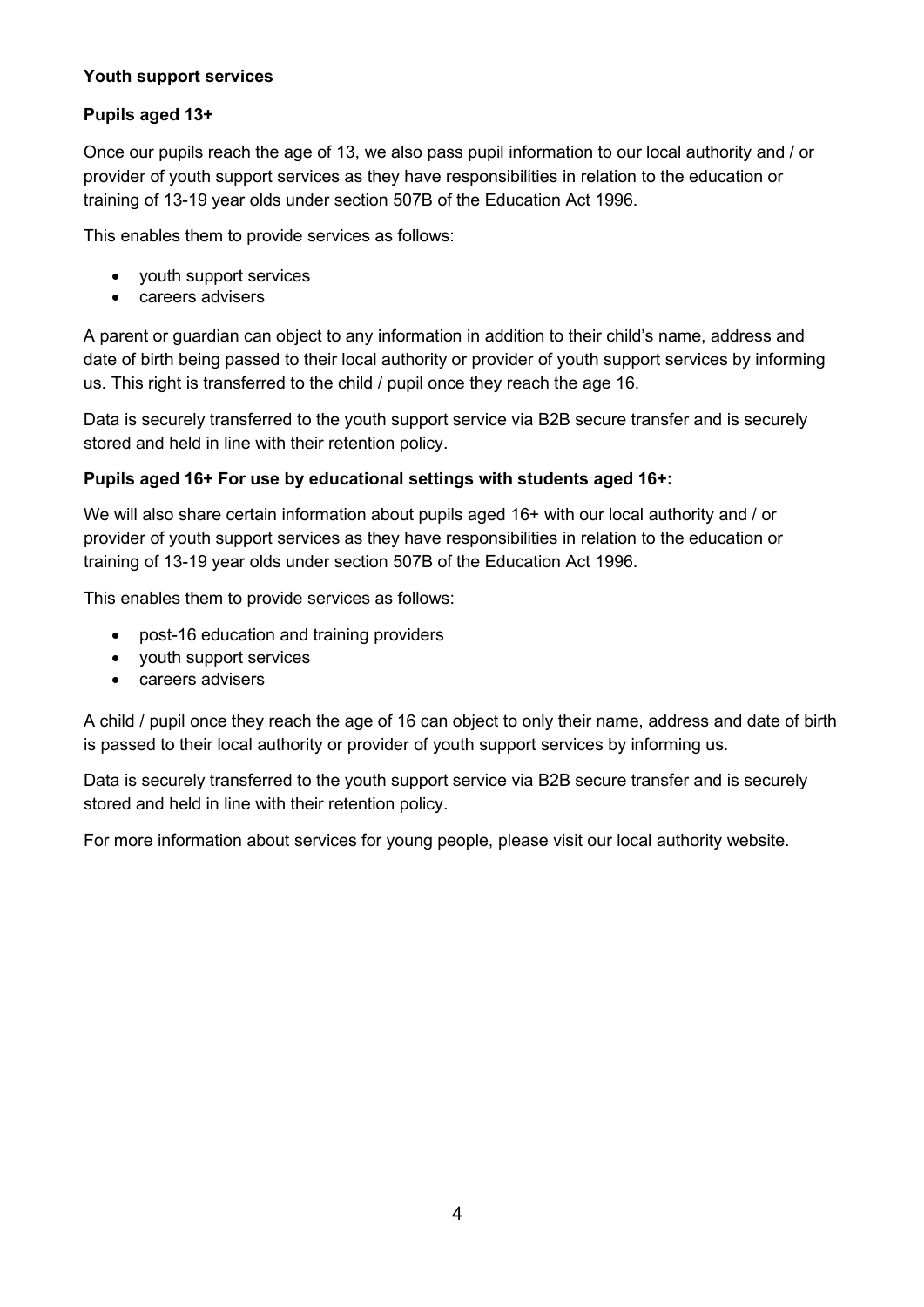#### **The Department for Education**

The Department for Education (DfE) collects personal data from educational settings and local authorities via various statutory data collections. We are required to share information with the Department for Education (DfE) either directly or via our local authority for the purpose of those data collections, under:

Section 5 of The Education (Information About Individual Pupils) (England) Regulations 2013.

All data is transferred securely and held by DfE under a combination of software and hardware controls, which meet the current government security policy framework.

For more information, please see 'How Government uses your data' section.

#### **Local Authorities**

We may be required to share information about our pupils with the local authority to ensure that they can conduct their statutory duties under the Schools Admission Code, including conducting Fair Access Panels.

#### **How long will we hold pupil information for?**

We will hold pupil information for a period of time specified by law and as detailed within our retention policy. For more information, please contact the DPO.

#### **Requesting access to your personal data**

Under data protection legislation, parents and pupils have the right to request access to information about them that we hold. To make a request for your personal information, or be given access to your child's educational record, please contact the Headteacher.

You also have the right to:

- Object to processing of personal data that is likely to cause, or is causing, damage or distress
- Prevent processing for the purpose of direct marketing
- Object to decisions being taken by automated means
- In certain circumstances, have inaccurate personal data rectified, blocked, erased or destroyed and
- Claim compensation for damages caused by a breach of the Data Protection laws.

#### **Making a complaint**

If you have a concern about the way we are collecting or using your personal data, you should raise your concern with the Data Protection Officer in the first instance or directly to the Information Commissioner's Office at: <https://ico.org.uk/concerns>

#### **Last updated**

We may need to update this privacy notice periodically, so we recommend that you revisit this information from time to time. This version was last updated in **September 2021.**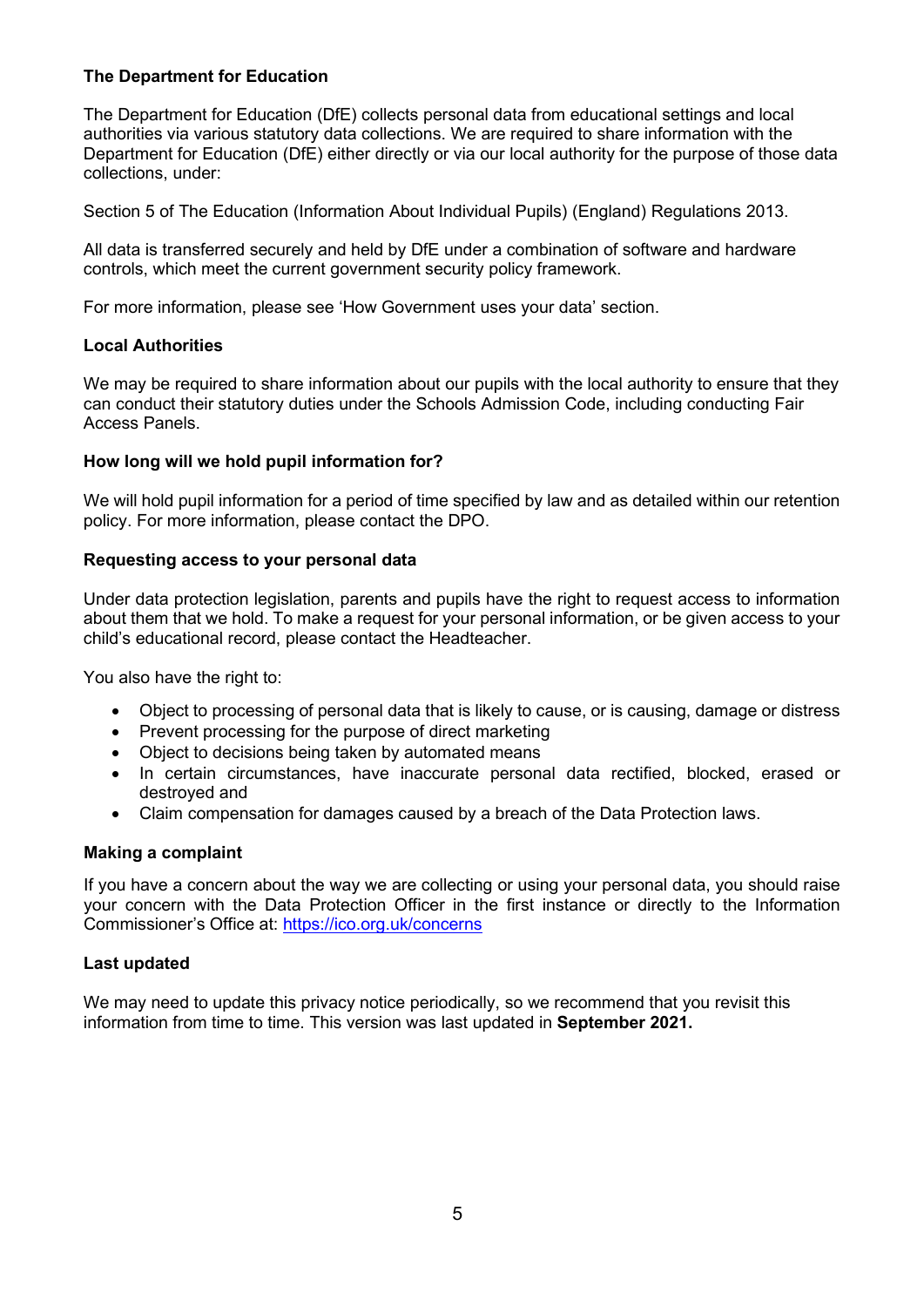#### **How Government uses your data**

The pupil data that we lawfully share with the DfE through data collections:

- underpins school funding, which is calculated based upon the numbers of children and their characteristics in each school
- informs 'short term' education policy monitoring and school accountability and intervention (for example, school GCSE results or Pupil Progress measures)
- supports 'longer term' research and monitoring of educational policy (for example how certain subject choices go on to affect education or earnings beyond school)

#### **Data collection requirements**

To find out more about the data collection requirements placed on us by the Department for Education (for example; via the school census) go to: [https://www.gov.uk/education/data-collection](https://www.gov.uk/education/data-collection-and-censuses-for-schools)[and-censuses-for-schools](https://www.gov.uk/education/data-collection-and-censuses-for-schools)

#### **The National Pupil Database (NPD)**

Much of the data about pupils in England goes on to be held in the National Pupil Database (NPD).

The NPD is owned and managed by the Department for Education and contains information about pupils in schools in England. It provides invaluable evidence on educational performance to inform independent research, as well as studies commissioned by the department.

It is held in electronic format for statistical purposes. This information is securely collected from a range of sources including schools, local authorities and awarding bodies.

To find out more about the NPD, go to: [https://www.gov.uk/government/publications/national-pupil](https://www.gov.uk/government/publications/national-pupil-database-user-guide-and-supporting-information)[database-user-guide-and-supporting-information](https://www.gov.uk/government/publications/national-pupil-database-user-guide-and-supporting-information)

#### **Sharing by the Department**

The law allows the Department to share pupils' personal data with certain third parties, including:

- schools
- local authorities
- researchers
- organisations connected with promoting the education or wellbeing of children in England
- other government departments and agencies
- organisations fighting or identifying crime

For more information about the Department's NPD data sharing process, please visit:

<https://www.gov.uk/data-protection-how-we-collect-and-share-research-data>

Organisations fighting or identifying crime may use their legal powers to contact the DfE to request access to individual level information relevant to detecting that crime. Whilst numbers fluctuate slightly over time, DfE typically supplies data on around 600 pupils per year to the Home Office and roughly 1 per year to the Police.

For information about which organisations the Department has provided pupil information, (and for which project) or to access a monthly breakdown of data share volumes with Home Office and the Police please visit the following website: [https://www.gov.uk/government/publications/dfe-external](https://www.gov.uk/government/publications/dfe-external-data-shares)[data-shares](https://www.gov.uk/government/publications/dfe-external-data-shares)